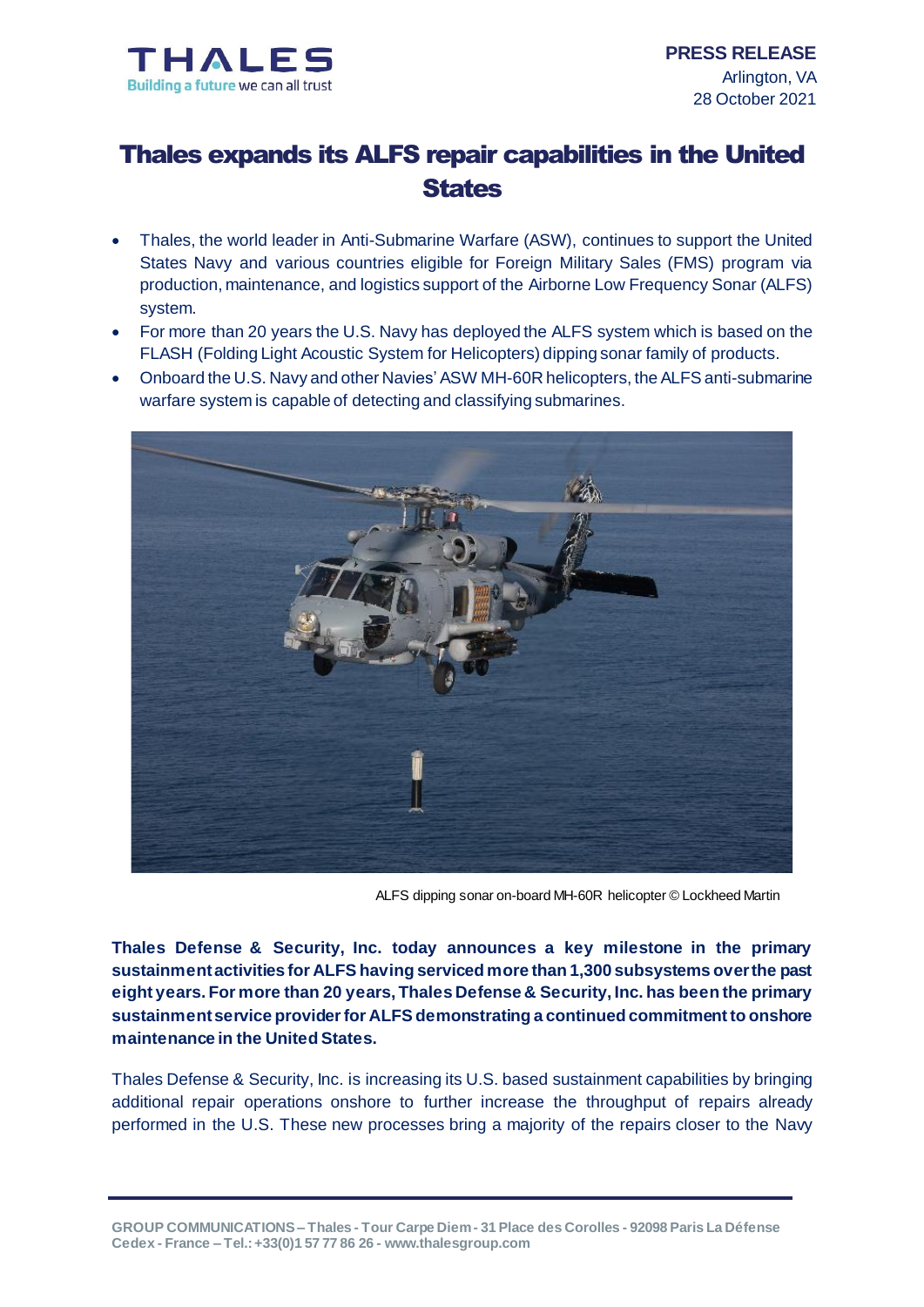

providing shorter turnaround times that enhance readiness. Additionally, this will enable the development of new skills and create more U.S. jobs.

This further supports the recent contract Thales signed with Lockheed Martin RMS for additional ALFS system deliveries and for continued sustainment support under Seahawk Performance-Based Logistics (PBL).

**Mike Sheehan, President & CEO, Thales Defense & Security, Inc.**, said "*we are very proud to expand our domestic U.S. support to the U.S. Navy for the ALFS systems. It is a decisive advantage to be closer to our customer and reaffirm our commitments to providing U.S. based capabilities."* 

**Gwendoline Blandin-Roger, Managing Director Underwater systems,** said "*thanks to this new achievement, Thales strongly raises its ability to support the U.S. Navy from the USA whilst providing the best of breed Anti-Submarine Warfare operational systems and technology for the benefit of the U.S. Navy."*

#### **Note to Editors**

The Thales ALFS systems are from the same product family of airborne anti-submarine dipping sonars as FLASH and Compact FLASH but each product has variances due to system destinations and the technological requirements to comply with local laws including U.S. ITAR.

#### **About Thales**

Thales (Euronext Paris: HO) is a global leader in advanced technologies, investing in digital and "deep tech" innovations – connectivity, big data, artificial intelligence, cybersecurity and quantum computing – to build a confident future crucial for the development of our societies. The Group provides its customers – businesses, organisations and governments – in the defense, aeronautics, space, transport, and digital identity and security domains with solutions, services and products that help them fulfil their critical role, consideration for the individual being the driving force behind all decisions.

Thales has 81,000 employees in 68 countries. In 2020 the Group generated sales of €17 billion.

#### **About Thales in the USA**

In the United States, Thales has conducted significant research and development, manufacturing, and service capabilities for more than 100 years. Today, Thales is present in 22 states, operating 46 different facilities and employing nearly 4,000 people. Working closely with U.S. customers and local partners, Thales is able to meet the most complex requirements for every operating environment.